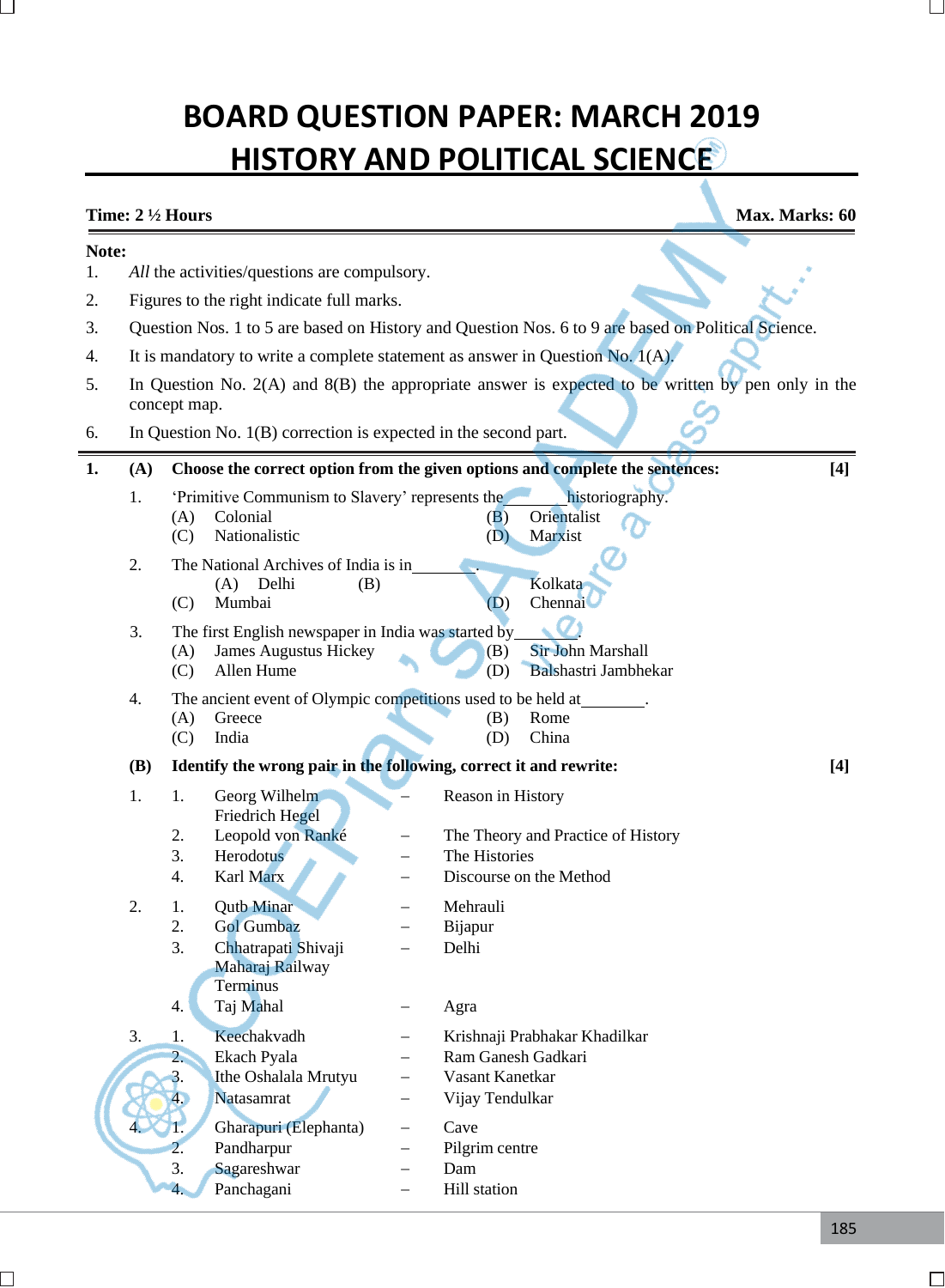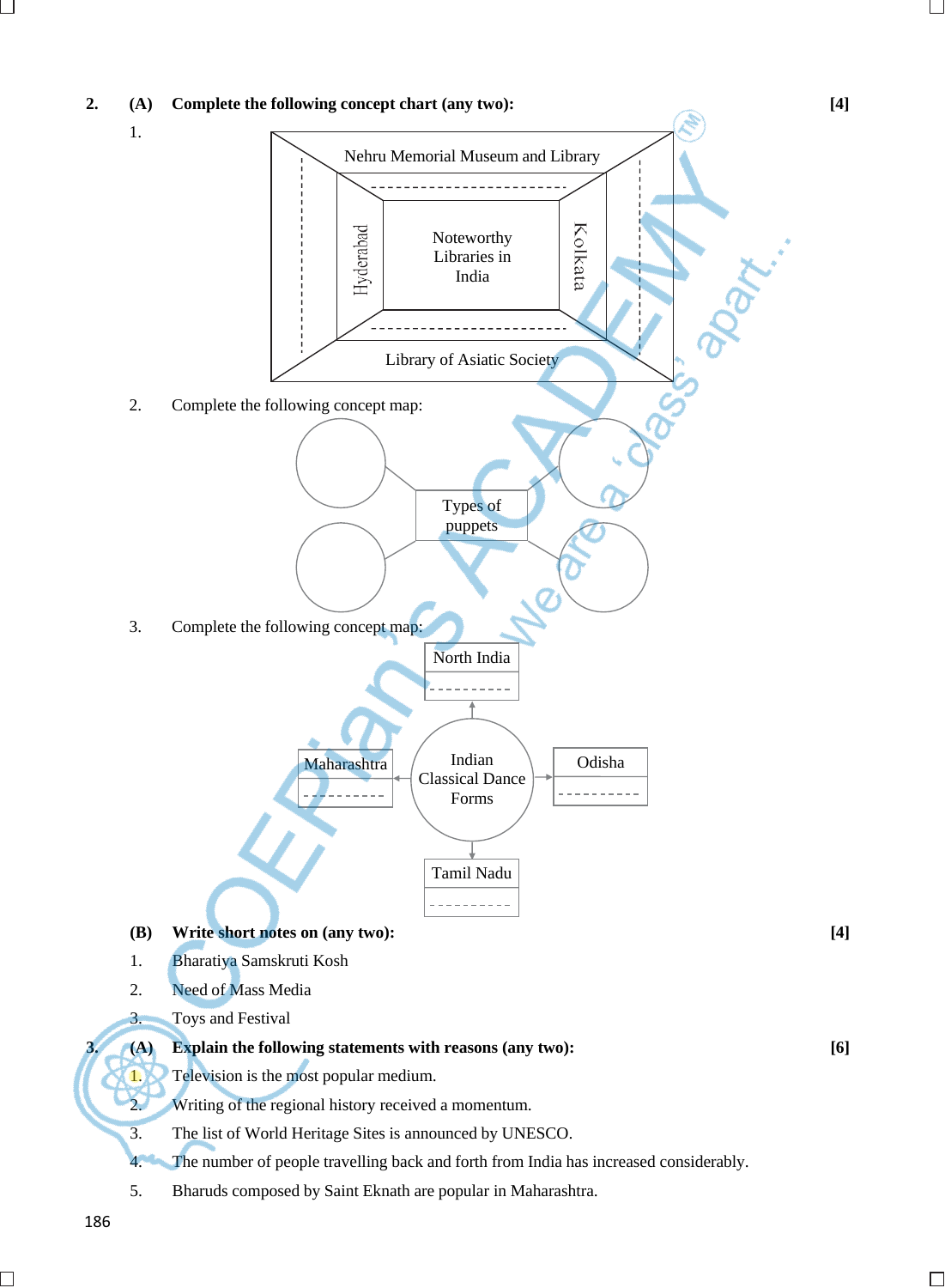#### **(B) Answer the following in short (any two): [6]**

- 1. Why is Voltaire said to be the founder of modern Historiography?
- 2. Write about folk traditions of sculptural art.
- 3. Which features of cricket commentary by Bal J. Pandit can be mentioned?

#### **4. Read the following passage and answer the questions based on it: [4] 'Bharat Ek Khoj'**

'Bharat Ek Khoj', a serial telecasted by Doordarshan has a special place in the history of Indian television serials. It was based on 'Discovery of India', a book written by Pandit Jawaharlal Nehru. It was directed by Shyam Benegal. This serial presented the history of India from the ancient to the modern period, throwing light on social, cultural and political history of respective periods.

It effectively portrayed many aspects of Indian history like Harappan Civilisation, Vedic history, interpretation of Ramayana and Mahabharata, Mauryan period, Turk-Afghan invasions, Mughal period and the contributions of Mughal emperors, *Bhakti* Movement, Role of Chhatrapati Shivaji Maharaj, movements of social reform and Indian struggle for independence, etc.

Roshan Seth, the actor who played Pandit Nehru's role in this serial also appeared as a narrator, introducing and explaining various parts of the story by dramatising them, using folklore and informative speeches. The serial was admired in all parts of India because of the comprehensive historical perspective of Pandit Nehru and its equally comprehensive visual presentation.

- 1. On which book is a serial 'Bharat Ek Khoj' based on?
- 2. Who directed the serial 'Bharat Ek Khoj'?
- 3. Which factors/aspects, according to you, made the serial 'Bharat Ek Khoj' popular?

#### **5. Write elaborate answer (any two): [8]**

- 1. What objectives can be fulfilled through the heritage projects?
- 2. Why is library management important?
- 3. Tourism can generate career and employment opportunities. Give your opinion.
- 4. Explain Karl Marx's 'Class Theory'.

#### **6. Choose the correct option from the given options and complete the sentences: [4]**

- 1. The essence of democracy is
	- (A) Universal adult franchise (B) Decentralisation of power
	- (C) Policy of reservation of seats (D) Judicial decisions
- -
- 2. is the main demand of farmers movement.
	- (A) Right to cultivate on the forest land
	- (B) To get the right price for agricultural products
	- (C) Protection of consumers
	- (D) Building of dams
- 3. Justice Party a non-Brahmin movement was transformed into political Party. (A) Assam Gan Parishad
	- (B) Shiv-Sena
	- (C) Dravida Munnetra Kazhagam
	- (D) Jammu and Kashmir National Conference
	- The major challenge faced by all democratic nations in the world is
	- (A) Religious conflicts (B) Naxal activities
	- (C) Deepening the roots of democracy (D) Importance to muscle power

### **7. State whether the following statements are true or false. Give reasons for your answer (any two): [4]**

- 1. The nature of Constitution is seen as a living document.
- 2. The state government decides as to when and in how many stages the elections would be held in a particular state.
- 3. People may lose confidence in the democratic process due to corruption during elections.